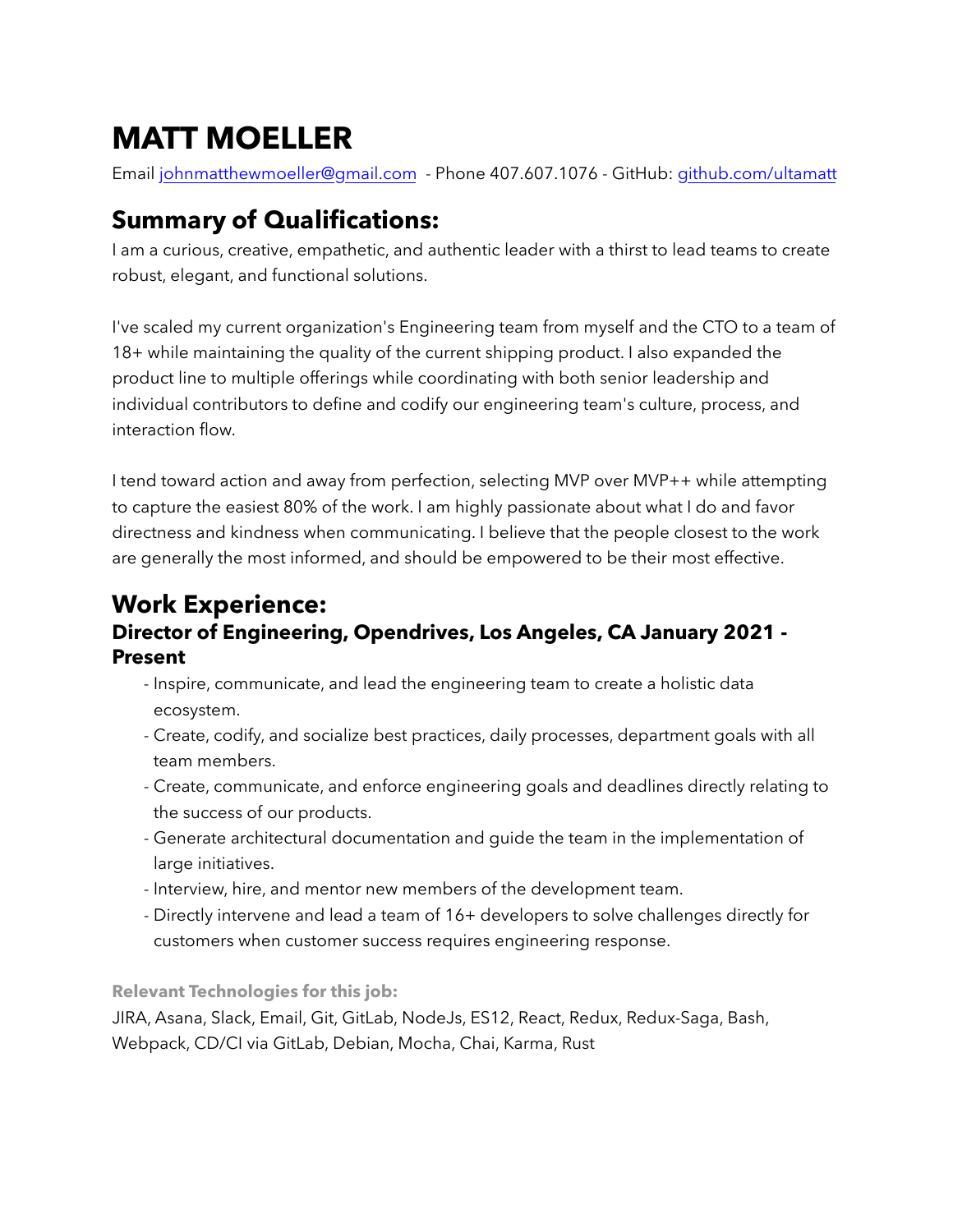### **Senior Software Developer, Opendrives, Los Angeles, CA November 2016 - January 2021**

- Create and maintain a web based user interface to control hardware functionality of a network attached storage appliance used by production studios in professional environments
- Create from scratch an SDK that functions perfectly across two separate API's and on both browser javascript and NodeJs.
- Create from scratch a desktop application for connecting clients to our storage solution with ease.
- Work in a small and self starting environment with limited resources and backup, creating and maintaining our own processes as we go.
- Create a solution that is encapsulated and works across multiple platforms and versions seamlessly

#### **Relevant Technologies for this job:**

JavaScript, NPM, Node, ES6, Git, Github, GitLab, Handlebars, VueJs, Electron, Webpack, CD/ CI via GitLab, Solaris 10, Debian, Mocha, Chai, Karma, node-machine, Sails

#### **Full Stack Developer, Roundabout Entertainment, Los Angeles, CA June 2015 - November 2016**

- Create a web application for video uploading, downloading, archival, and comment creation for multiple clients such as Amazon Studios, AFI, and The New York Times.
- Create a solution that works across devices, regardless of size or bandwidth capabilities.
- Create a secure back end solution for uploading and processing videos into thumbnails, proxies, and clip data.
- Work in a limited support environment with a small team.
- Receive business needs from our professional entertainment clients and interpret them into actionable software development issues.

#### **Relevant Technologies for this job:**

JavaScript, Angular 1.x, Angular Material Design, HammerJS, VideoJS, Bower, NPM, NodeJS, FFMPEG, Git, Github, Gulp, NGINX

#### **Full Stack Developer, Flexion, Orlando, Fl - Los Angeles, CA April 2014 - May 2015**

- Maintain an online textbook reading program for daily use in the education sector.
- Update existing code base with the latest technologies available and useful, namely, react.js, gulp, sass, and angular.js.
- Maintain and expand a large array of automated tests.
- Work in a distributed and remote environment.